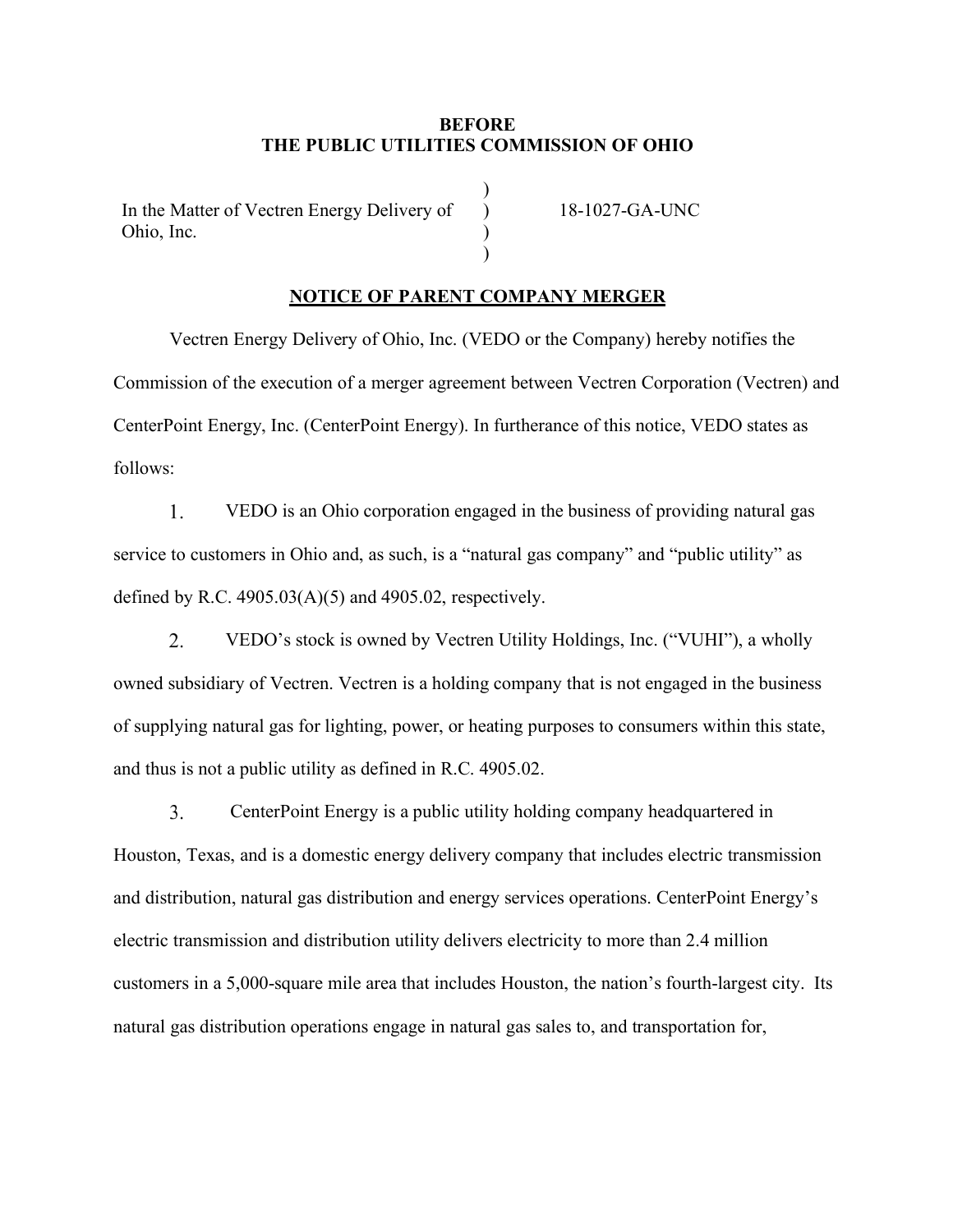approximately 3.5 million residential, commercial, and industrial customers in the states of Arkansas, Louisiana, Minnesota, Mississippi, Oklahoma, and Texas.

 $\overline{4}$ . On April 21, 2018, Vectren entered into an Agreement and Plan of Merger (the Merger Agreement) with CenterPoint Energy. The Merger Agreement has been approved and authorized by the boards of directors of those companies.

5. Under the Merger Agreement, upon closing of this Merger, Vectren will become a wholly owned subsidiary of CenterPoint Energy and will continue to exist. VEDO and its affiliates, including public utilities providing service in Indiana, will continue to be subsidiaries of VUHI, which will continue to be a subsidiary of Vectren.

6. Vectren and CenterPoint Energy believe that combining the two holding companies creates the opportunity to create a long-term, constructive and strategic relationship. The companies' vision is to lead the nation in delivering energy, service and value to its customers, enhance its already diverse and capable employee base, and continue to provide leadership in the communities it serves. Both Vectren and CenterPoint Energy have built their existing utility networks on solid foundations of safety, technology, reliability, experienced people, and high-quality service. Additionally, both companies have built their reputations as companies that care about and are actively involved in the local communities they serve. By joining the CenterPoint Energy family of companies, Vectren will be well-positioned to continue providing safe and reliable gas and electric service, as well as high-quality customer service. Vectren and CenterPoint Energy believe that the combined company will have a greater scope of operations, expertise and resources available to sustain long-term service reliability and to provide benefits to customers over time due to operating efficiencies for the benefit of Vectren's customers for generations to come.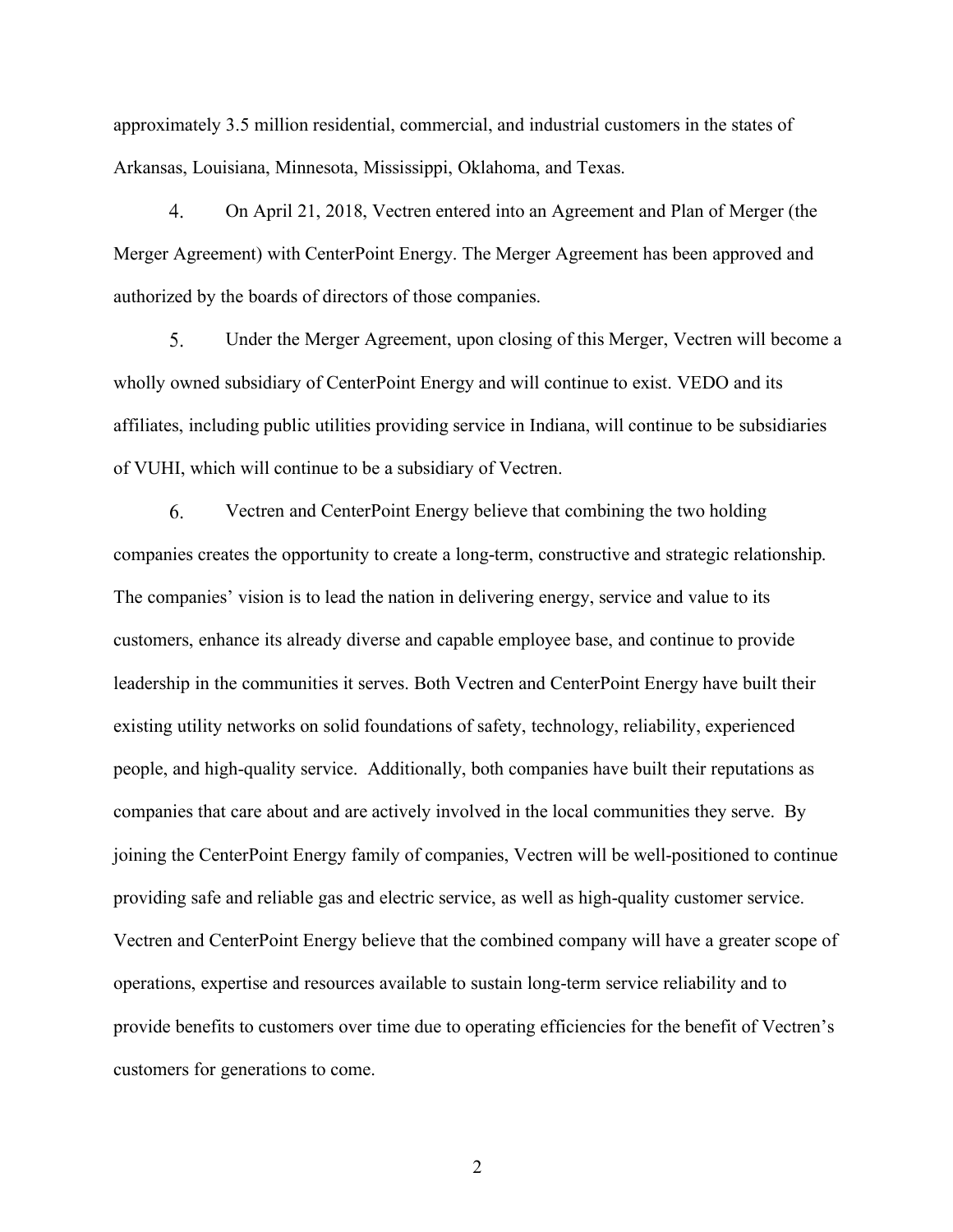7. The corporate and regulatory status of VEDO shall not change as a result of the transaction. Upon closing of the transaction, VEDO will remain a separate public utility subject to Commission jurisdiction. VEDO will continue to provide public utility service, and will continue to own, operate and maintain the facilities necessary to provide such service. VEDO's activities will continue to be accounted for separately, with separate books and records maintained. The transaction will have no immediate effect on the rates, terms, or conditions of service to VEDO's existing customers. VEDO will continue to provide service under its existing, Commission-approved tariffs and special arrangements. Existing procedures for Commission review and approval of rates and new contracts will continue to be observed, and VEDO does not expect the Merger to have any impact on VEDO's currently pending applications for an increase in rates, alternative rate plans, and related relief. *See* Case Nos. 18-49-GA-ALT, 18- 298-GA-AIR, & 18-299-GA-ALT. Over the longer term, Vectren and CenterPoint Energy believe that the combined company will have a greater scope of operations, expertise, and resources available to sustain long-term service reliability and provide benefits to customers over time due to operating efficiencies, in particular given CenterPoint Energy's demonstrated commitment to prioritizing customer service and community support. VEDO does not intend to seek recovery from customers of the transactional costs related to the Merger. VEDO does not believe that the Merger will have any adverse consequences.

8. VEDO does not believe that Commission approval of the Merger between Vectren and CenterPoint Energy is required.

> a. The transaction will not require VEDO to issue stocks, bonds or notes under R.C. 4905.40.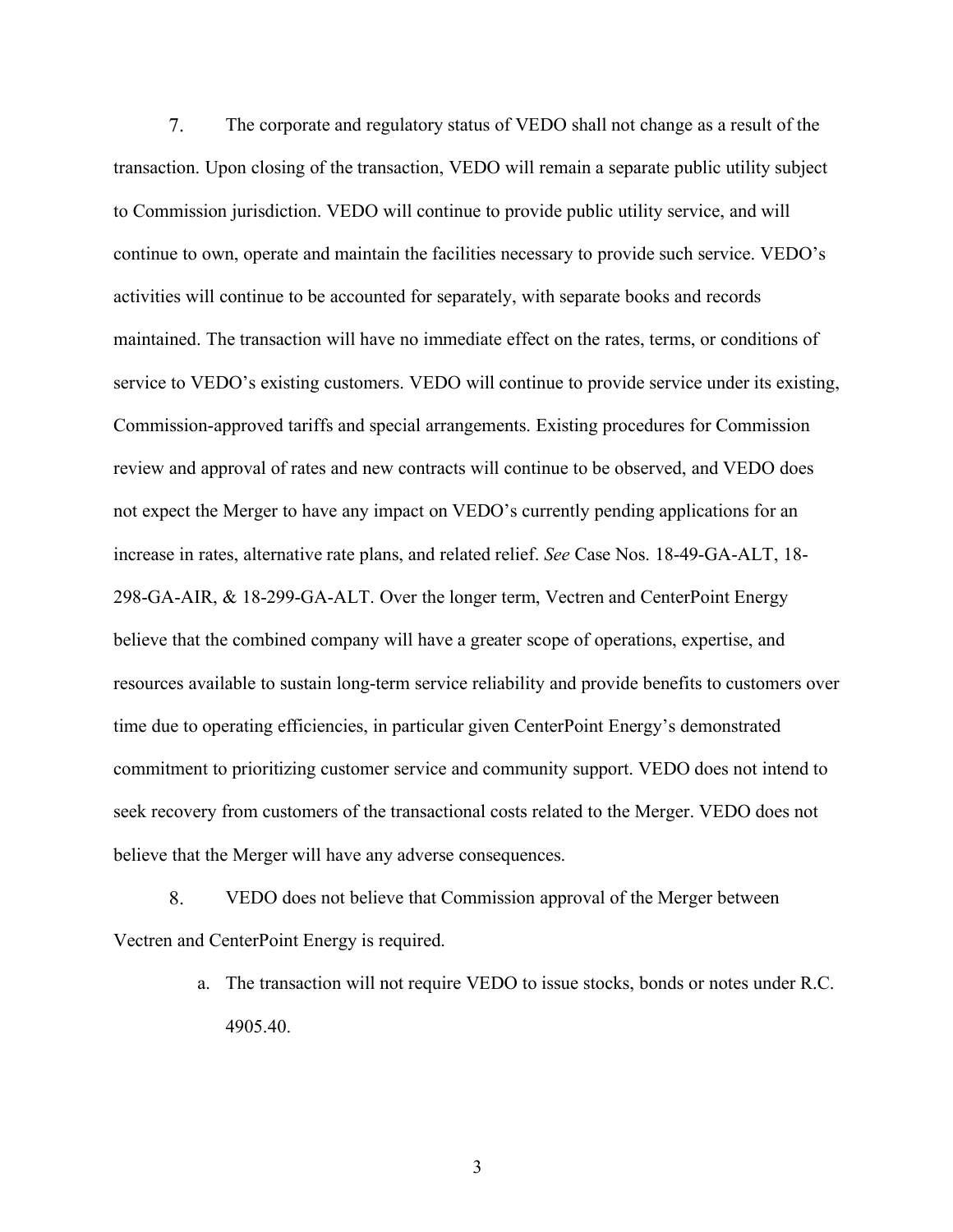- b. The transaction does not constitute a "control bid" under R.C. 4905.403. The transaction does not involve "the purchase of, or offer to purchase, from a resident of this state, by tender offer, invitation for tenders, or otherwise, any equity security of a natural gas company . . . or any equity security of a holding company controlling such a company." R.C. 4905.403(A)(1). In addition, even if the transaction were so structured, it was approved in advance by the directors of the subject company and thus would be excluded from the scope of the statute. *See* R.C. 4905.403(A)(1)(c). Accordingly, Commission approval is not required under R.C. 4905.403.
- c. R.C. 4905.48 requires Commission approval of transactions between public utilities. Neither Vectren nor CenterPoint Energy is a public utility. Although VEDO is a public utility, VEDO is not a party to the transaction described herein. For these reasons, R.C. 4905.48 does not apply.
- d. R.C. 4905.63 provides that companies formed to acquire property or to transact business under Chapters 4901, 4903, 4905, 4907, 4909, 4921. 4923 and 4972, Revised Code, are subject to those chapters' provisions, although no property has been acquired and no business has been transacted. The parties to the transaction described herein have not been formed to acquire property or transact business subject to the foregoing Revised Code provisions.
- e. The transaction will not constitute either an abandonment of service under R.C. 4905.20 or a substitution of service. Upon closing of the transaction, the same public utility (VEDO) will continue, without interruption, to provide service to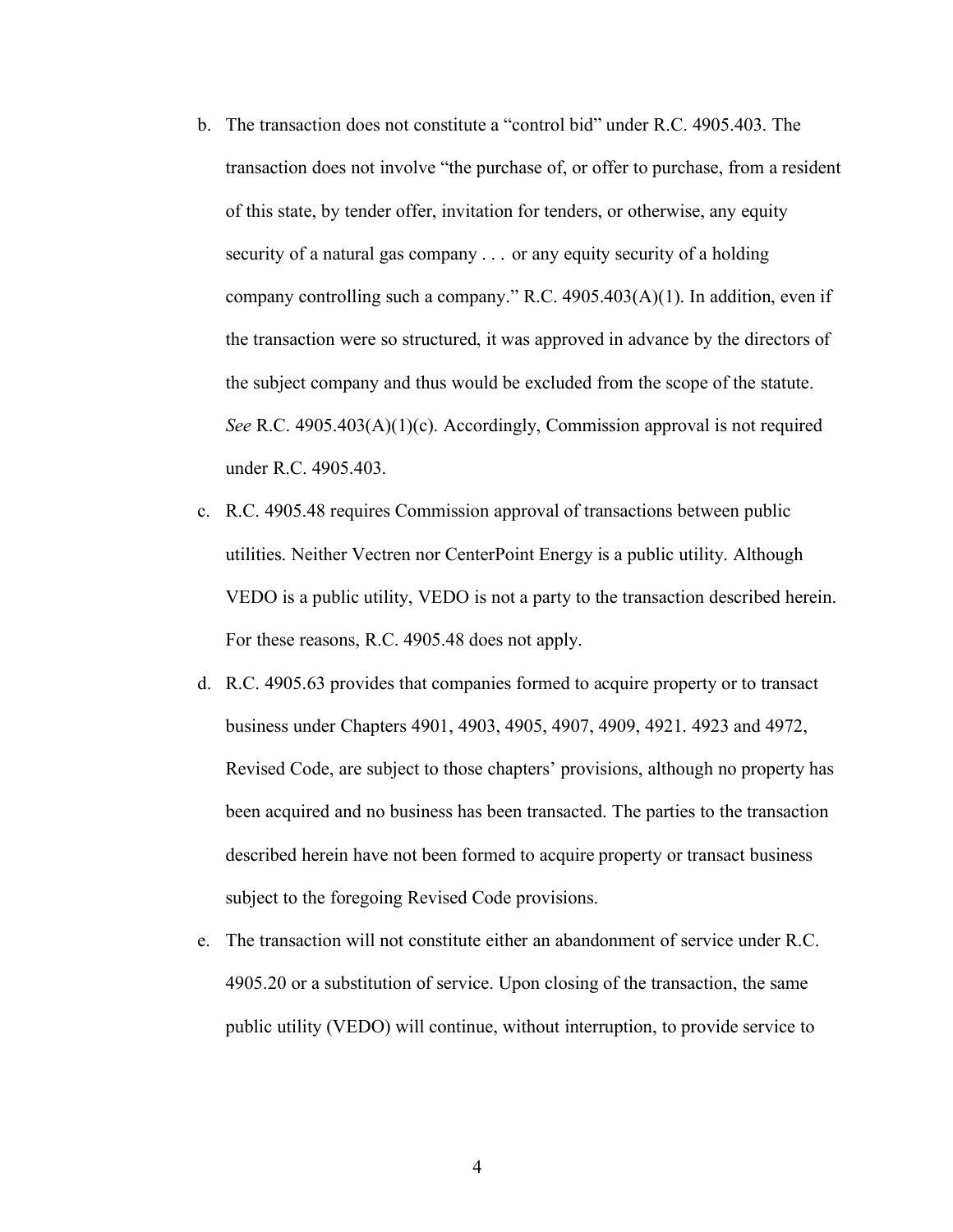the same customers under the same Commission-approved special arrangements or tariffs.

9. In short, none of the foregoing statutes require review or approval of the Merger, and the Commission has elected not to exercise authority to review similar transactions in the past. *See In re Petition of Ohio Schools Council, et al., for the Commission to Require a Merger Filing*, Case No. 00-762-GA-UNC, Entry on Rehg. at 5–6 (June 29, 2000) (denying rehearing and rejecting request to "open a docket, require the filing of a merger approval application, and further examine the [Columbia Energy Group]/NiSource transaction"). Nevertheless, VEDO is also aware that the Commission has exercised its general supervisory authority under R.C. 4905.05 and 4905.06 to review a variety of transactions for the limited purpose of ensuring that the effect of the transaction will be consistent with the public interest, convenience and necessity. *See, e.g.*, *Joint Application of Dominion Energy, Inc. et al.*, Case No. 04-1179-HT-UNC (July 26, 2004 Application at ¶ 13; Sept. 1, 2004 Finding and Order at ¶ 3).

10. Although VEDO does not believe that Ohio law requires the Commission's review or approval of the Merger, VEDO provides this Notice so that the Commission may elect whether to review the transaction and any impacts it might have on VEDO or its customers under its general supervisory authority. Although VEDO does not request that it do so, if the Commission does elect to exercise such general supervisory authority here, it should determine that the Merger will not adversely impact VEDO's customers, for the reasons discussed above.

11. Given that the transaction will not affect the rates, terms, or conditions of service to customers, and given neither Commission review nor formal process is required by law, VEDO requests that the Commission consider this Notice without ordering any public hearing, evidentiary hearing, customer notice, or other formal process.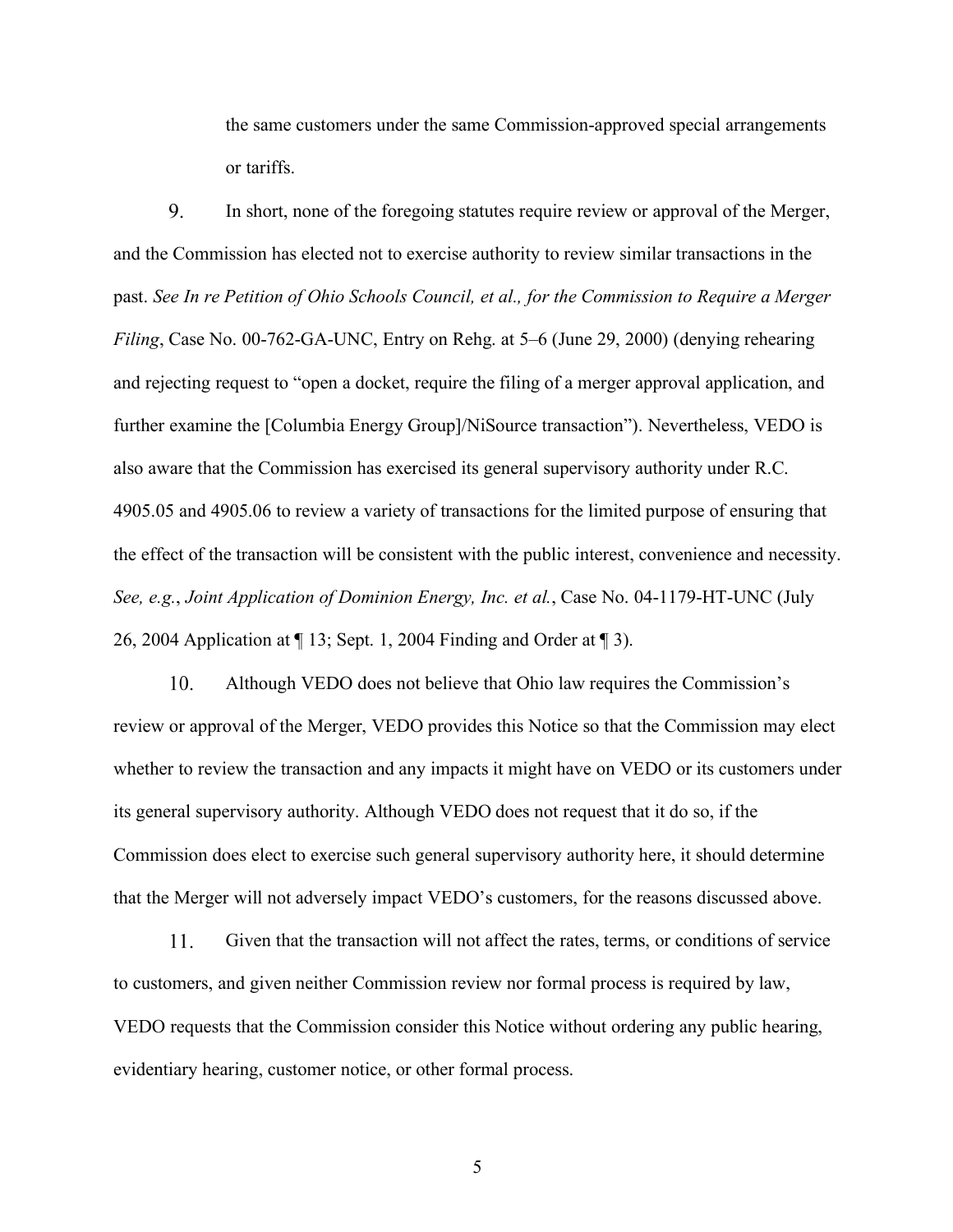12. In order to facilitate timely closing of the transaction, the Joint Applicants request that the Commission take any action deemed necessary on this filing as expeditiously as possible, but no later than January 31, 2019, so that the transaction may close by no later than end of the first quarter of 2019. Timely action is necessary, among other reasons, to permit the closing of the Merger transaction and to enable the parties to adequately evaluate and respond to any concerns or actions of the Commission.

WHEREFORE, the Joint Applicants request a Finding and Order by not later than January 31, 2019, affirming that Commission review of the Merger is not required, or (if and to the extent the Commission elects to review the transaction) indicating that the Merger will not adversely impact VEDO or its customers, and granting such other relief as may be appropriate.

Dated: June 15, 2018 Respectfully submitted,

/s/ Andrew J. Campbell Mark A. Whitt (0067996) Andrew J. Campbell (0081485) Rebekah J. Glover (0088798) WHITT STURTEVANT LLP The KeyBank Building, Suite 1590 88 East Broad Street Columbus, Ohio 43215 Telephone: (614) 224-3946 Facsimile: (614) 224-3960 whitt@whitt-sturtevant.com campbell@whitt-sturtevant.com glover@whitt-sturtevant.com (Counsel willing to accept service by email)

ATTORNEYS FOR VECTREN ENERGY DELIVERY OF OHIO, INC.